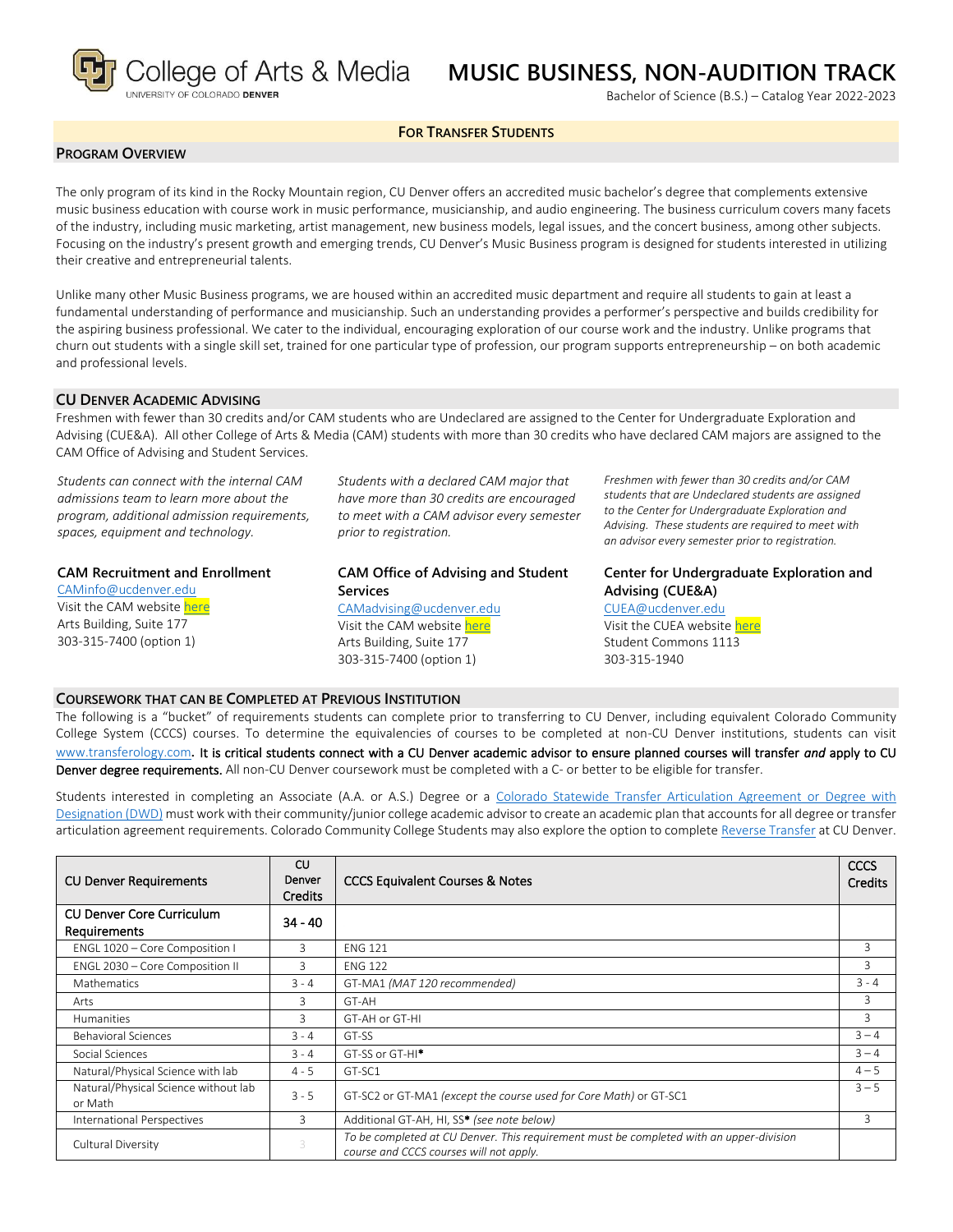### **RSITY OF COLORADO DENVER**

# **MUSIC BUSINESS, NON-AUDITION TRACK**

Bachelor of Science (B.S.) – Catalog Year 2022-2023

| <b>FOR TRANSFER STUDENTS</b>                                                        |                                        |                                                                                                             |   |  |  |  |
|-------------------------------------------------------------------------------------|----------------------------------------|-------------------------------------------------------------------------------------------------------------|---|--|--|--|
| Non-Major Arts (Visual Arts, Theatre,<br>$\overline{\mathbf{3}}$<br>Film, or Dance) |                                        |                                                                                                             | З |  |  |  |
| General Electives (if needed)<br>3                                                  |                                        |                                                                                                             | 3 |  |  |  |
| <b>Music Business-Audition</b><br><b>Transfer Credits</b>                           | 27                                     |                                                                                                             |   |  |  |  |
| PMUS 1120 Music Theory I                                                            | 3                                      | MUS 110 Music Theory I                                                                                      | 3 |  |  |  |
| PMUS 1119 Ear Training and Sight<br>Singing I                                       |                                        | MUS 112 Ear Training/Sight-singing I Lab                                                                    |   |  |  |  |
| Music History Elective                                                              | 3<br>Consult CAM Advising for options. |                                                                                                             | 3 |  |  |  |
| PMUS 1023 Piano Class   OR                                                          |                                        | MUS 131 Music Class L                                                                                       |   |  |  |  |
| PMUS 1040 Guitar Class L                                                            |                                        |                                                                                                             |   |  |  |  |
| Group Instrument Class                                                              |                                        | MUSC 131 Music Class I OR MUS 132 Music Class II (except for the course used for PMUS 1023 OR<br>PMUS 1040) |   |  |  |  |
| Music Electives<br>6                                                                |                                        | Consult CAM Advising for options.                                                                           |   |  |  |  |
| Music Business Electives                                                            | 12                                     | Consult CAM Advising for options.                                                                           |   |  |  |  |
| Total                                                                               | 64-70                                  |                                                                                                             |   |  |  |  |

\*If students receive an Associate's of Arts degree from a Colorado Community College, they are not required to complete the International Perspectives Core Requirement.

\*\*The number of **elective hours** needed depends on how many extra transfer credits a student transfers into CU Denver with.

### *\**The applicability of Guaranteed Transfer (GT Pathways) courses to specific CU Denver Core Curriculum requirements requires completion of a block of five courses: two GT-AH course; one GT-HI course; one GT-SS course; and one additional GT-AH, GT-HI, or GT-SS course.

### **SAMPLE PLAN – COURSEWORK TO BE COMPLETED AT CU DENVER**

Based on successful completion of 60 applicable transfer credits including the complete "bucket" of requirements outlined above, students would have the following remaining to complete at CU Denver. At CU Denver, students must tailor this plan based on the evaluation of previously completed college coursework (e.g., AP, IB, CLEP, dual/concurrent enrollment, and transfer credit), course availability, individual preferences related to course load, summer term courses, part-time or full-time student status, or add-on programs such as minors or double-majors.

|    | Fall                                            |  |  |  |
|----|-------------------------------------------------|--|--|--|
|    | MUSC 2700 Intro to Music Business               |  |  |  |
| ar | MUSC 1540 Intro to Audio Production (Fall only) |  |  |  |
|    | PMUS 3832 Music in Culture                      |  |  |  |
|    | Cultural Diversity                              |  |  |  |
|    | <b>Total Credit Hours</b>                       |  |  |  |

| ↽<br>Year | MUSC 1540 Intro to Audio Production (Fall only)  |            |                                                  |                |
|-----------|--------------------------------------------------|------------|--------------------------------------------------|----------------|
|           |                                                  | 3          | MUSC 3220 Artist Management                      | 3              |
|           | PMUS 3832 Music in Culture                       | 3          | Music Business Elective                          | 3              |
|           | Cultural Diversity                               | 3          | PMUS 1500 General Recital                        | $\mathbf{1}$   |
|           | <b>Total Credit Hours</b>                        | 12         | <b>Total Credit Hours</b>                        | 10             |
|           |                                                  |            |                                                  |                |
|           | Fall                                             | <b>CRS</b> | Spring                                           | CRS            |
| $\sim$    | MUSC 3690/3755 Concert Promo or Music Publishing | 3          | MUSC 3690/3755 Concert Promo or Music Publishing | 3              |
|           | MUSC 3700/3710 Music Bus Dig Age or CAM Rcrds    | 3          | MUSC 3700/3710 Music Bus Dig Age or CAM Rcrds    | 3              |
| Year      | <b>Music Business Elective</b>                   | 3          | <b>Music Business Elective</b>                   | 3              |
|           | PMUS 1500 General Recital                        |            |                                                  |                |
|           | <b>Total Credit Hours</b>                        | 10         | <b>Total Credit Hours</b>                        | 9              |
|           |                                                  |            |                                                  |                |
|           | Fall                                             | <b>CRS</b> | Spring                                           | CRS            |
| $\sim$    | MUSC 3720 Law and the Music Industry             | 3          | MUSC 4890 Music Business Senior Seminar          | 3              |
| Yea       | MUSC 4740 Music Business Analysis                | 3          | <b>Music Business Elective</b>                   | $\overline{3}$ |
|           | Music Business Elective                          | 3          |                                                  |                |
|           | <b>Total Credit Hours</b>                        | 9          | <b>Total Credit Hours</b>                        | 6              |

| Fall                                            | <b>CRS</b> | Spring                      | <b>CRS</b> |
|-------------------------------------------------|------------|-----------------------------|------------|
| MUSC 2700 Intro to Music Business               |            | MUSC 3210 Music Marketing   |            |
| MUSC 1540 Intro to Audio Production (Fall only) |            | MUSC 3220 Artist Management |            |
| PMUS 3832 Music in Culture                      |            | Music Business Elective     |            |
| Cultural Diversity                              |            | PMUS 1500 General Recital   |            |
| Total Credit Hours                              | 12         | <b>Total Credit Hours</b>   | 10         |
|                                                 |            |                             |            |

| Fall                                             | <b>CRS</b> | <b>Spring</b>                                    | <b>CRS</b> |
|--------------------------------------------------|------------|--------------------------------------------------|------------|
| MUSC 3690/3755 Concert Promo or Music Publishing |            | MUSC 3690/3755 Concert Promo or Music Publishing |            |
| MUSC 3700/3710 Music Bus Dig Age or CAM Rcrds    |            | MUSC 3700/3710 Music Bus Dig Age or CAM Rcrds    |            |
| Music Business Elective                          |            | Music Business Elective                          |            |
| PMUS 1500 General Recital                        |            |                                                  |            |
| Total Credit Hours                               | 10         | <b>Total Credit Hours</b>                        |            |

|        | Fall                                 | CRS | Sprina                                  | <b>CRS</b> |
|--------|--------------------------------------|-----|-----------------------------------------|------------|
| $\sim$ | MUSC 3720 Law and the Music Industry |     | MUSC 4890 Music Business Senior Seminar |            |
| සි     | MUSC 4740 Music Business Analysis    |     | Music Business Elective                 |            |
|        | Music Business Elective              |     |                                         |            |
|        | <b>Total Credit Hours</b>            |     | <b>Total Credit Hours</b>               |            |

| Fall                                 | CRS      | Sprina                                  | CRS |
|--------------------------------------|----------|-----------------------------------------|-----|
| MUSC 3720 Law and the Music Industry |          | MUSC 4890 Music Business Senior Seminar |     |
| MUSC 4740 Music Business Analysis    |          | Music Business Elective                 |     |
| Music Business Elective              |          |                                         |     |
| Total Credit Hours                   | $\Omega$ | <b>Total Credit Hours</b>               |     |